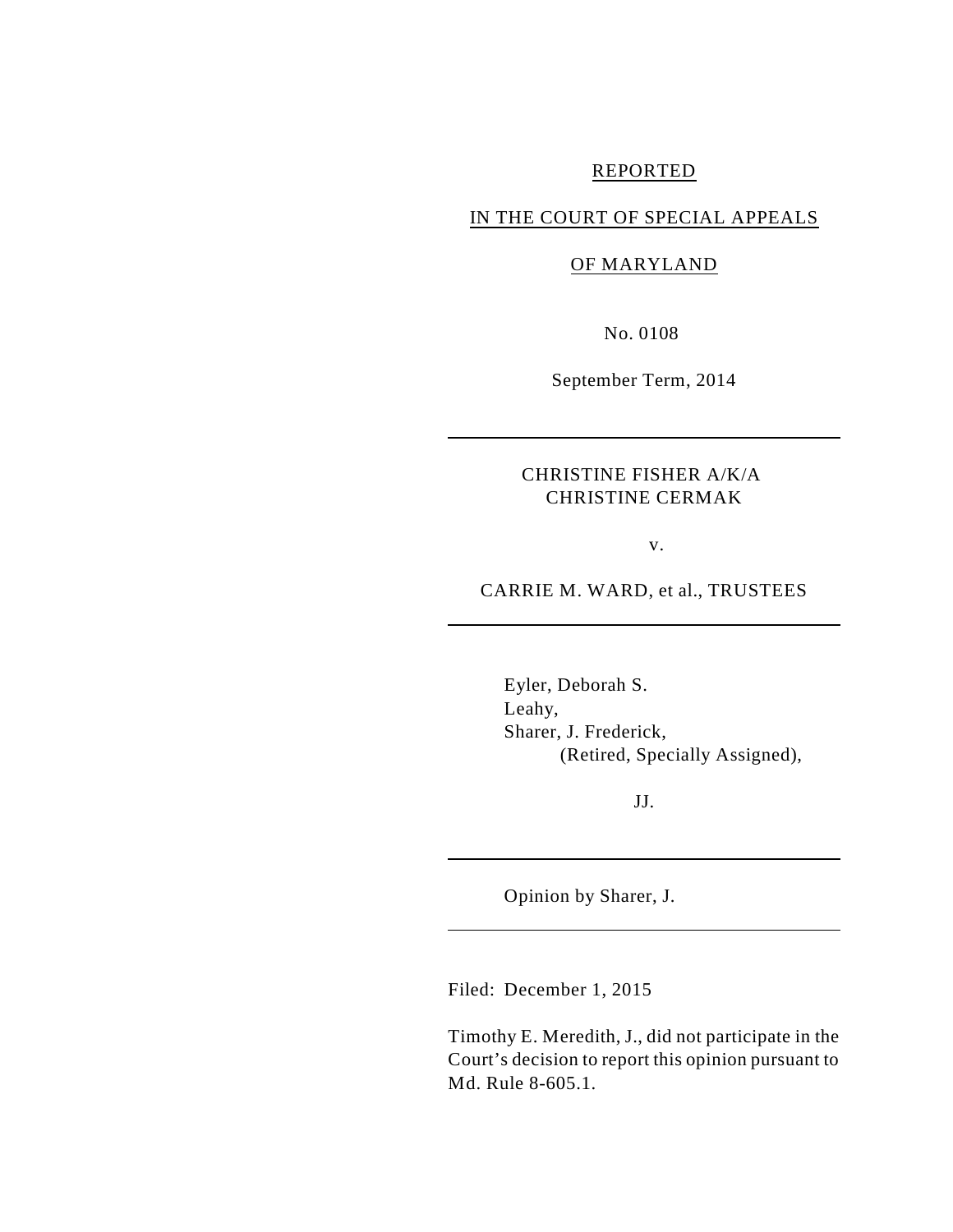In this appeal we are presented with the question of whether a trustee, appointed as the person authorized to make a sale in an action to foreclose a mortgage or deed of trust, must be physically present at the place and time of sale. Resolution of that question will lead us to resolve whether: (1) if the trustee must be present, but is not, the sale must be set aside as a matter of law; or (2) in a sale conducted without the physical presence of a trustee, the property owner must show prejudice in order to be entitled to relief.

Appellees, Carrie M. Ward, Jacob Geesing, and Howard N. Bierman, substitute trustees ("Trustees") for the note holder on a deed of trust, initiated this action, in the Circuit Court for Worcester County, to foreclose on residential real estate owned by appellant, Christine L. Fisher.

The sale occurred on January 14, 2014, at which time it was sold to the note-holder, the highest - and only - bidder. Fisher, acting *pro se*, filed exceptions to the Trustees' report of sale, maintaining that the sale was unlawful because none of the Trustees were physically present at the sale. The circuit court denied the exceptions and ratified the sale.

Fisher's timely appeal presents the following question, which we have rephrased:

Where it is undisputed that no person authorized to make the sale was physically present at the place and time of the sale, did the circuit court err in ratifying the sale?

For the reasons more fully set out below, we shall affirm the judgment of the circuit court.

### **FACTUAL and PROCEDURAL BACKGROUND**

It is not disputed that Fisher, the fee owner of a residential property located in Bishopville, Worcester County, fell into default on her mortgage payments to the lender,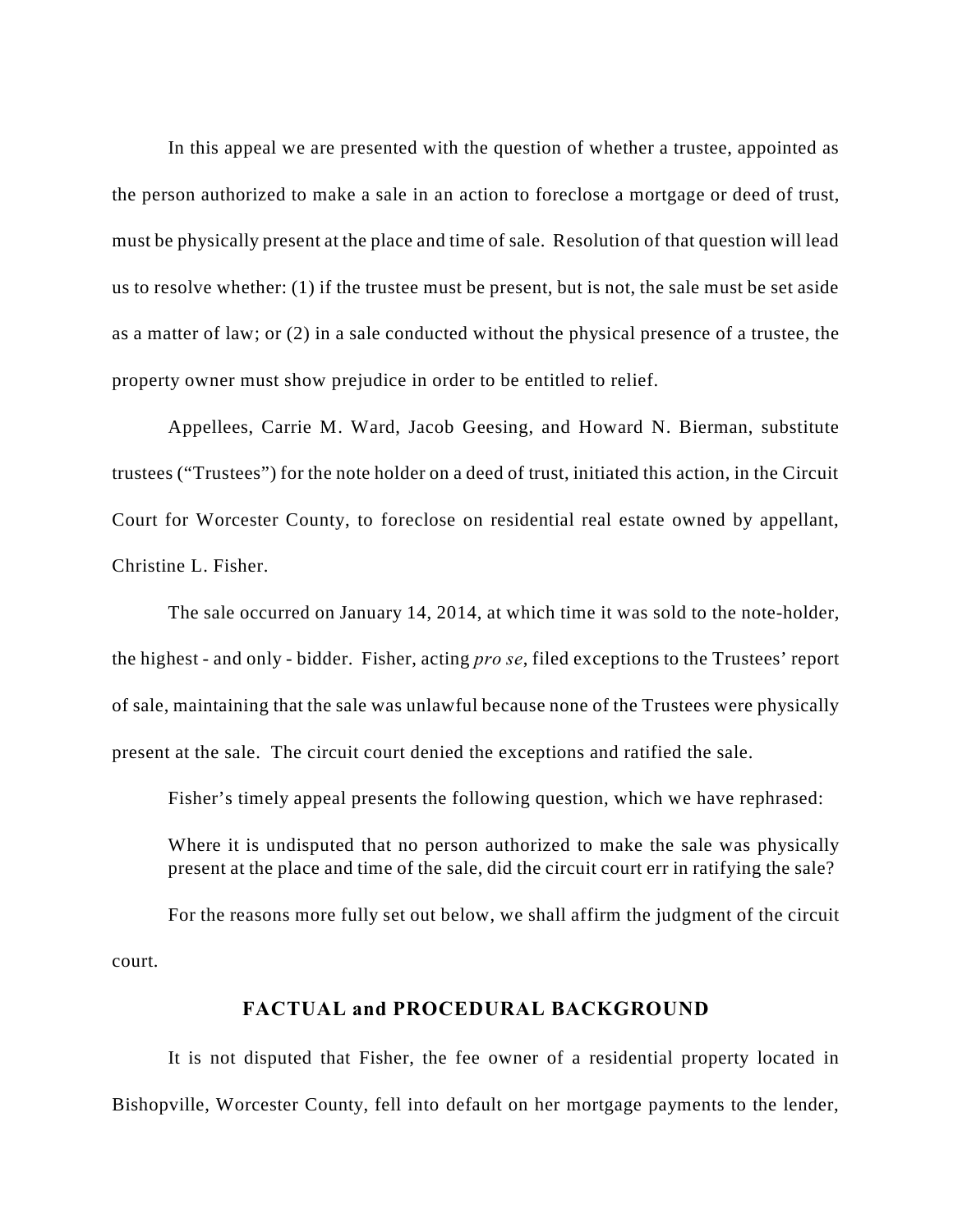Federal National Mortgage Association (Fannie Mae). The lender designated substitute trustees, named above, and, upon the filing of foreclosure proceedings, in September, 2013, the court signed appropriate orders designating Trustees as the persons authorized to make the sale. Pursuant to the residential property foreclosure procedure set forth in Md. Code Ann. (2010), Real Property ("RP") § 7-105.1, the Trustees notified Fisher by first-class and certified mail of the time and place of the sale - January 14, 2014 - as well as the terms of the sale. In accord with Md. Rule 14-210, advertisements of the scheduled sale were placed in a local newspaper on three separate dates. Fisher puts forward no challenge to the Trustees' compliance with required pre-sale procedures.

The foreclosure sale was conducted on the advertised date at the Worcester County Courthouse in Snow Hill. David Simpson, an attorney, was retained by the Trustees to serve as auctioneer who, at the advertised time, called the sale. As a result of inclement weather the sale was conducted inside the front doors of the courthouse, rather than outdoors.

Present at the sale, in addition to the auctioneer, were Fisher, her son William, her friend Charles Damnann, and Craig Horseman, the family attorney. None of the Trustees were present. According to Fisher's affidavit, her father, William Cermak, had arranged to have Horseman bid in his behalf - a bid she described as "substantially higher than the fair market value." For reasons not revealed by the record, no such bid was received, and there is no indication how much Cermak was prepared to bid.

At the time the auction opened, Simpson was engaged in a cell phone conversation with Bierman, one of the Trustees. In his later affidavit, Bierman asserted that he was ready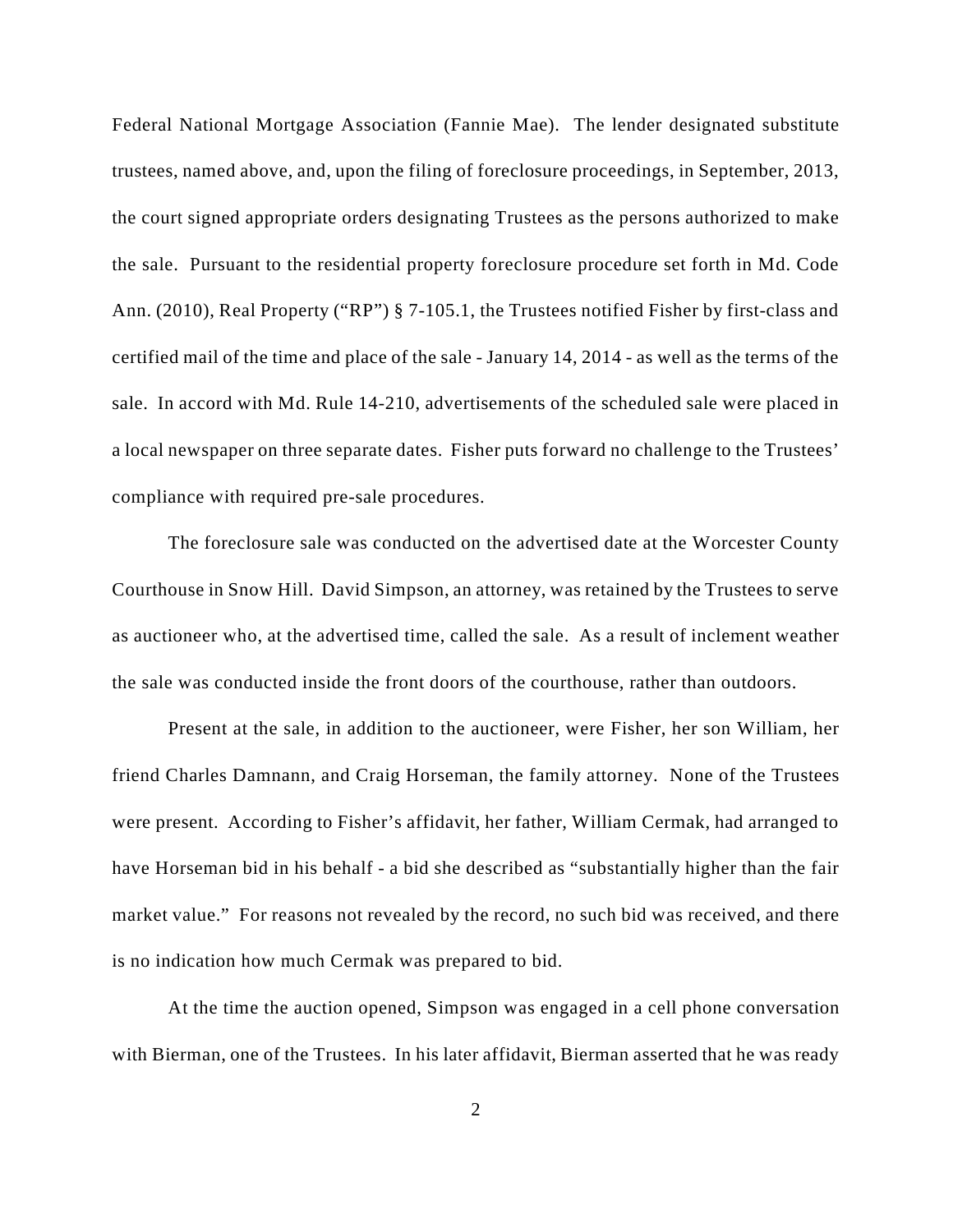and available to answer any and all questions related to the proceedings and the sale, but none were posed by anyone present at the sale. Simpson announced that the opening bid was \$308,000, which Bierman offered, via telephone, on behalf of Fannie Mae. No other bids were received. Fisher concedes that \$308,000 was more than the fair market value of the property.

Trustees filed a timely report of sale, an affidavit of fairness of sale, and truth of report. The report included the statement that "the said Substitute Trustee did then and there at the courthouse on January 14, 2014, direct and supervise the auction sale of the property secured by said Deed of Trust][.]"

Subsequently, Fisher, *pro se*, filed exceptions to the report of sale, pursuant to RP § 7-105, requesting that the court not ratify or confirm the sale. She argued that because Maryland law requires that "at least one of the individuals authorized to sell the property be present and act as the seller thereof[]" the foreclosure sale was unlawful because no Trustees were physically present at the sale.

In their opposition to Fisher's exceptions to the report of sale, Trustees contended that constructive presence of a trustee is sufficient, and that Bierman's participation by telephone with the auctioneer throughout the sale constituted constructive presence, thus satisfying the "presence" requirement. Further, the Trustees asserted that Fisher did not allege prejudice as a result of the purported irregularity and, in fact, suffered no prejudice.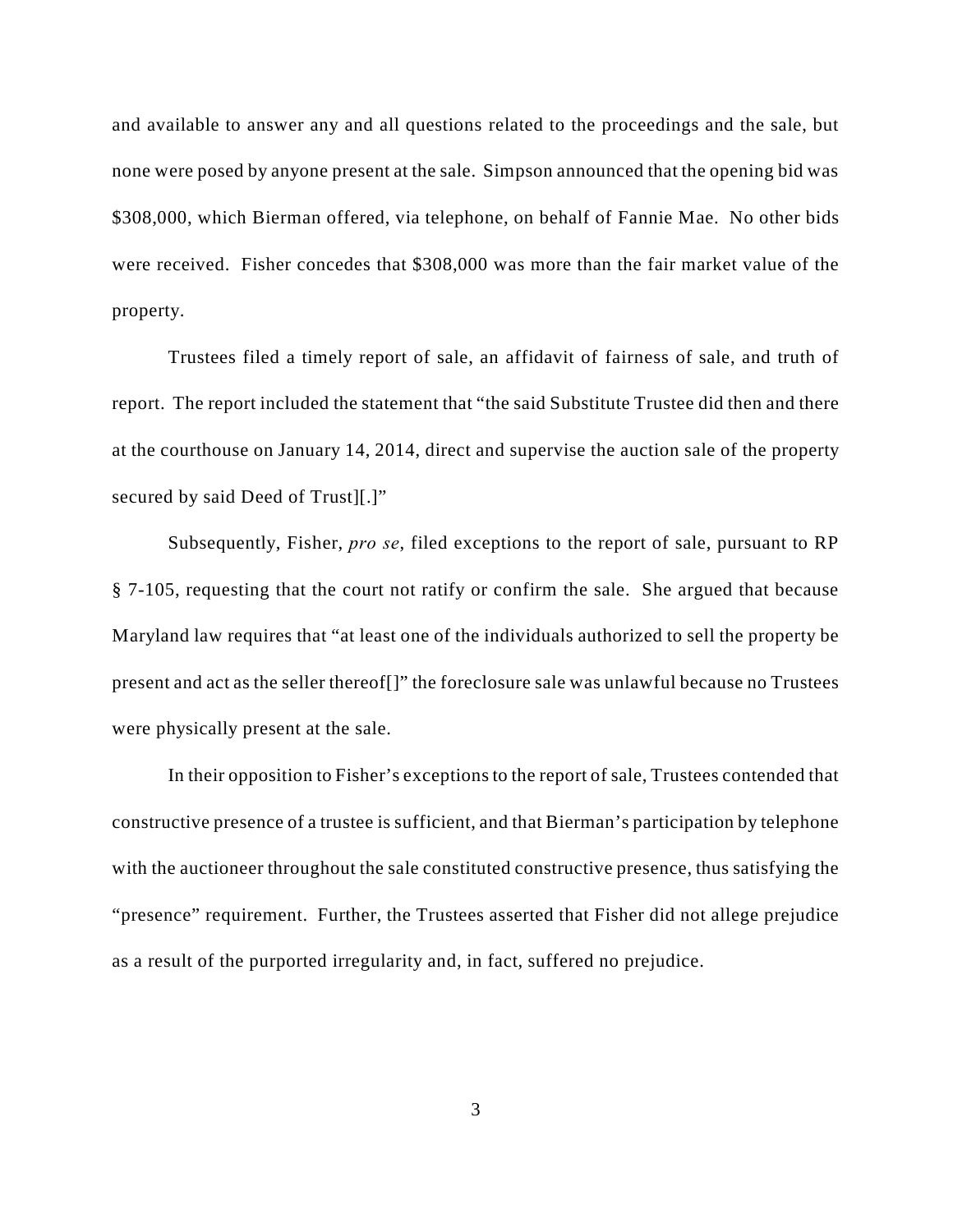In a further response to the circuit court, Fisher argued that the report of sale was defective because it was based on Bierman's misrepresentation that he was "then and there at the courthouse" where he "direct[ed] and supervise[d] the auction sale[.]"

As we have noted, the circuit court dismissed Fisher's exceptions and ratified the sale. Fisher's motion for reconsideration was likewise denied.

### **DISCUSSION**

#### **Standard of Review**

Fisher suggests that the question presented is one of law and is subject to our de novo review. The Trustees posit that the case presents a mixed question of law and fact. They suggest that the question of law - presence of a trustee at the time and place of sale - is subject to de novo review, while the court's findings of fact - potential prejudice to Fisher should be affirmed unless clearly erroneous. As we noted at the outset, we must first determine whether a trustee must personally attend the sale to avoid a fatal irregularity, and then we must address the question of potential prejudice to the property owner.

The power of sale in a deed of trust must be exercised by one authorized to do so, either by the deed of trust or appointment by the court. RP § 7-105(b). The standard of review established by this Court provides:

In reviewing a court's ratification of a foreclosure sale, we disturb the circuit court's findings of fact only when they are clearly erroneous. In reviewing the circuit court's findings of fact, we are mindful that the exceptant to a foreclosure sale bears the burden of proving that the sale was invalid. The exceptant must also demonstrate that any irregularities caused "actual prejudice." ...

We review the court's legal determinations de novo.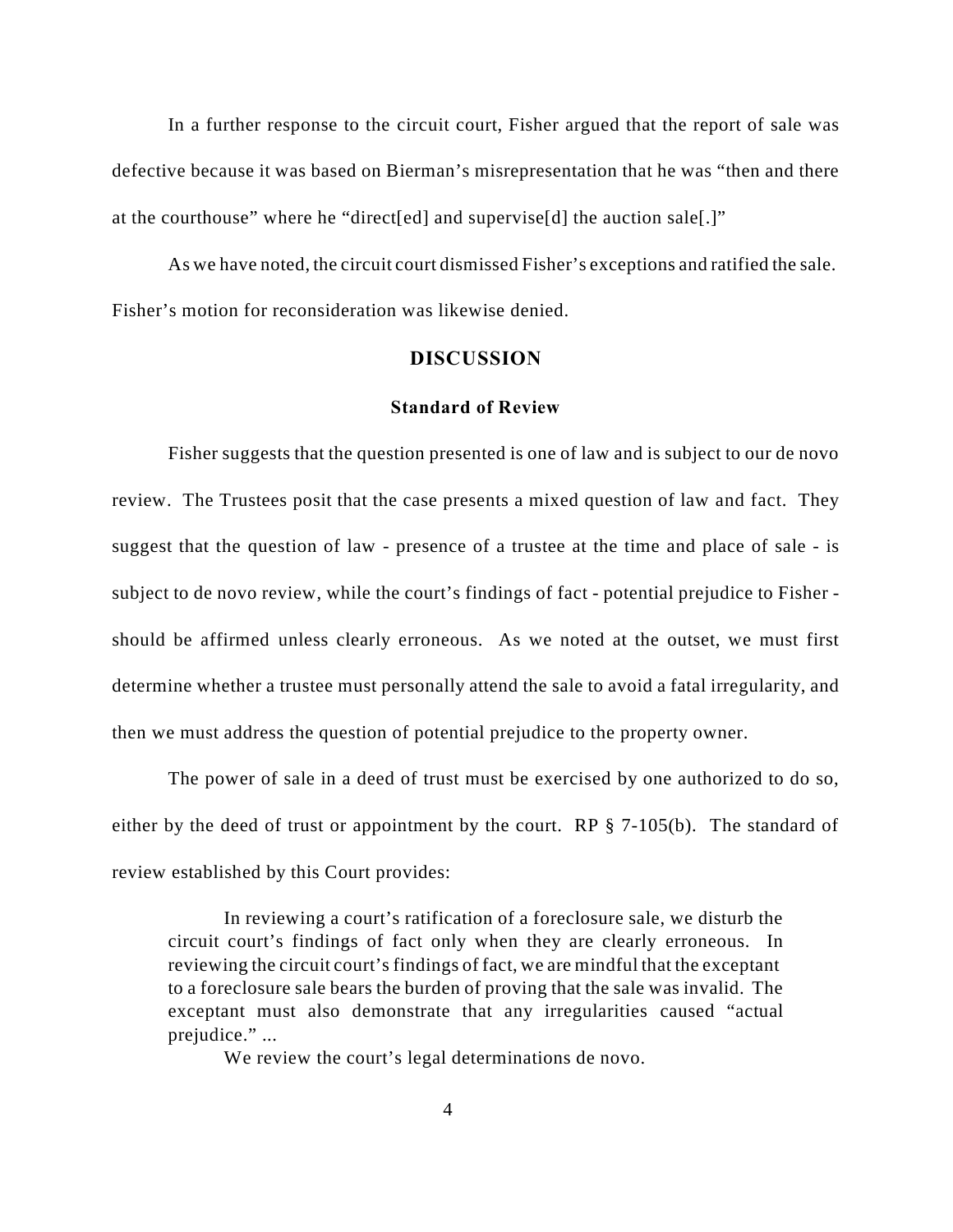*Fagnani v. Fisher*, 190 Md. App. 463, 470-71 (2010) (citations omitted), *aff'd*, 418 Md. 371 (2011) (citing *Jones v. Rosenberg*, 178 Md. App. 54, 68-69 (2008); *J. Ashley Corp. v. Burson*, 131 Md. App. 576, 582 (2000); *Ten Hills Co. v. Ten Hills Corp.*, 176 Md. 444, 449 (1939)).

The party seeking to have a sale vacated bears the burden of proof, and the law presumes that the trustee properly discharged his duties regarding the sale. *Bachrach v. Washington United Cooperative, Inc.*, 181 Md. 315, 320-21 (1943). "We conduct our review on the basis of the evidence introduced into the record, and not on the basis of either the statements of counsel as to what occurred in other cases, or proffers not accepted by the court as evidence." *Fagnani*. 190 Md. App. at 470-71 (citations omitted). The Court of Appeals has held that "no court shall set aside a foreclosure sale merely because of harmless errors or irregularities committed in connection with the exercise of the power of sale, or for any slight or frivolous reasons not affecting the substantial rights of the parties." *Bachrach v. Washington United Cooperative, Inc.*, 181 Md. 315, 320 (1943).

Fisher argues that the foreclosure sale of her property "was defective and should be set aside because Maryland law requires that at least one person with authority to sell the subject property be present at the foreclosure sale." In addition, given that no trustee was physically present, she contends that Bierman's filing that he was "then and there at the courthouse" directing and supervising the sale was false and, is thus an irregularity requiring that the sale be set aside.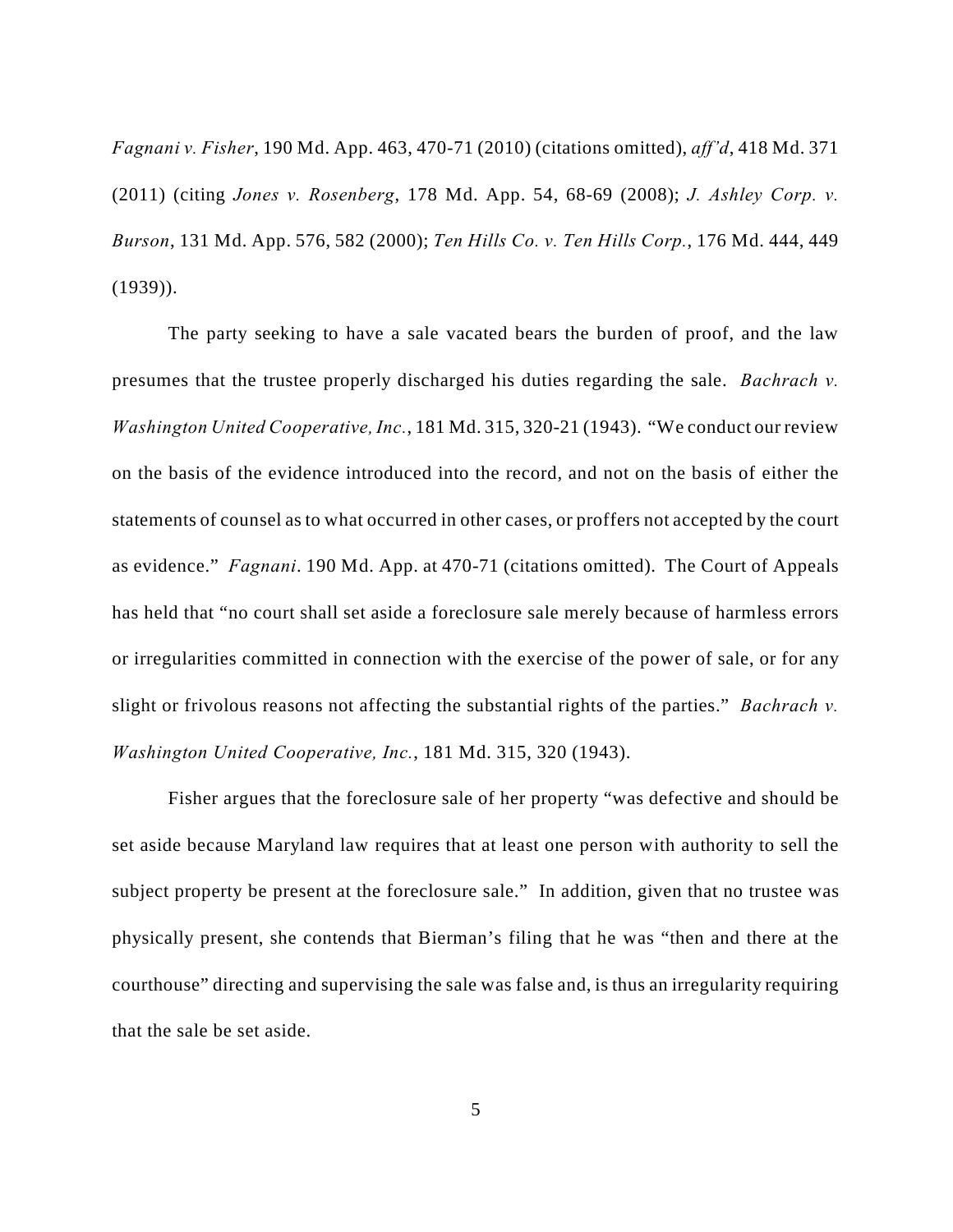Trustees maintain that Maryland law imposes no legal requirement that a trustee be physically present at a foreclosure sale, and it has long been established that constructive presence is sufficient. Based on the record, they argue, Bierman fairly and properly supervised the sale by maintaining constant telephone communication with the auctioneer. In addition, Trustees argue, even assuming an irregularity, there was no prejudice to Fisher because the successful bid for the property was admittedly higher than the amount she expected the sale to bring.

Trustees call our attention to *Hopper v. Hopper*, 79 Md. 400 (1894). The parties presented several issues to the Court in *Hopper*, the least significant of which was the requirement of the trustee's attendance at the sale. The Court simply blessed the conduct of the sale by a co-trustee.

But then it is said that Mr. Marine, one of the trustees, was not present at the sale. This is true, but that was his fault. It was his duty to have been present [but] ... the mere fact that the sale was in his absence, conducted by his co-trustee is no ground in itself to justify the court to set aside the sale.

*Hopper*, at 404.

We take from *Hopper* a duty on the part of the trustee (or at least one in the case of co-trustees) to attend the sale. *Hopper* is cited as requiring the presence of the trustee. *See* Gordon on Maryland Foreclosures  $\S 20.4$  (4<sup>th</sup> Edition, 2004). Similarly, the validity of a sale conducted by a co-trustee was confirmed in *Silver Spring Dev. Corp. V. Guertler*, 257 Md. 291 (1970).

Maryland Code, Real Property, Title 7, is silent as to the obligation of a trustee to physically attend the sale. Nor does Md. Rule, Title 14, speak to attendance of the trustee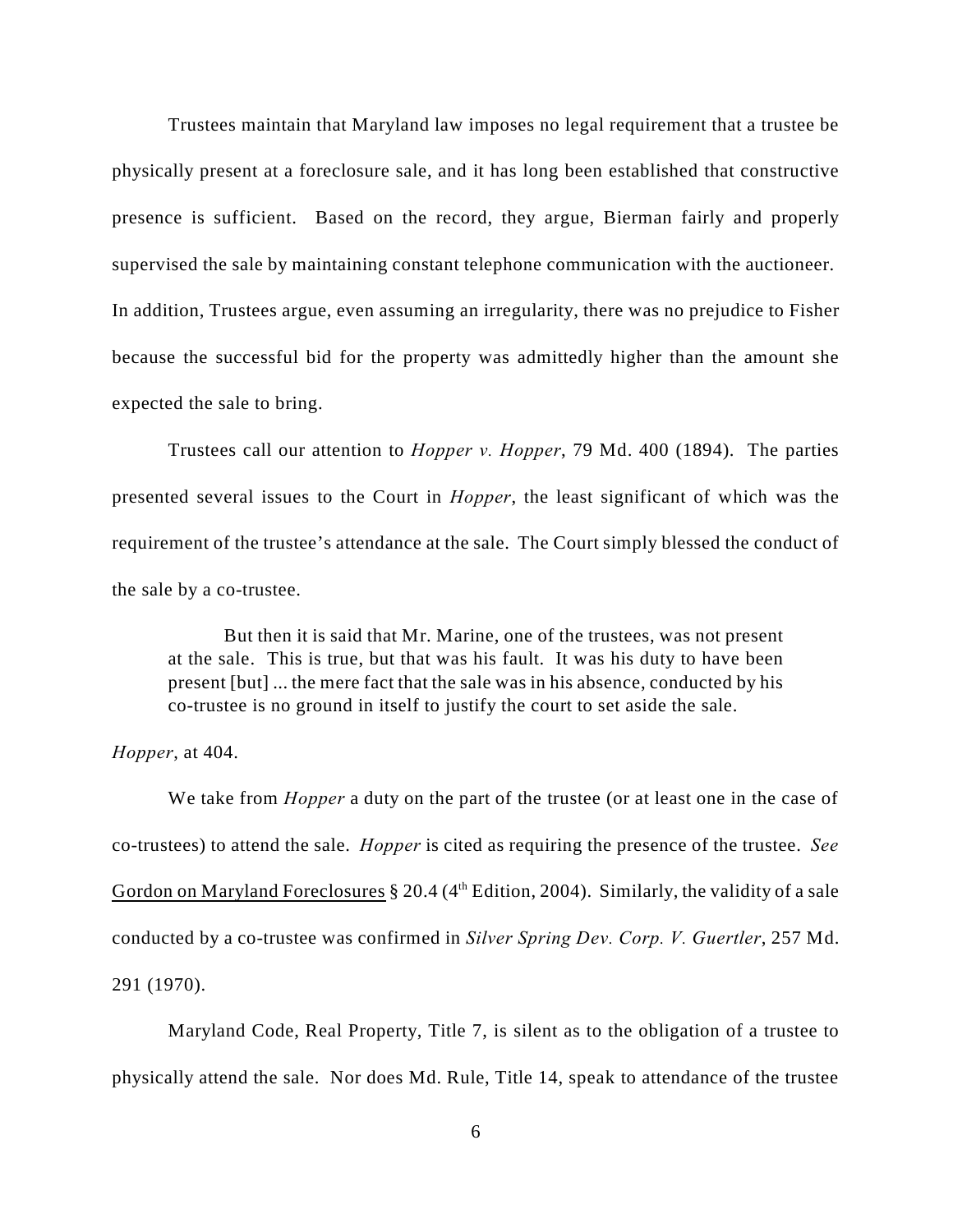at sale. Left with the silence of the statute and the ancient authority of *Hopper*, we conclude that attendance at the place and time of sale is an obligation of a trustee. But, will some form of constructive presence suffice?

#### **Constructive Presence**

Trustees assert that Bierman's constructive presence saves the proceedings from a fatal flaw, relying on *Wicks v. Westcott*, 59 Md. 270 (1883), in which the trustee was not physically present at the sale. The Court opined:

The rule is certainly well established, that a trust committed to the judgment and discretion of one person cannot by him be delegated to another. It having been proved that this trustee was not personally present at the sale, but was acting through agents or attorneys, it is insisted that the power was not well executed, and that there was no sale to which an order of ratification by the court could give validity. We do not regard that question as involved upon the facts. In *Hubbard v. Jarrell*, 23 Md. 66 [(1865)), this [C]ourt decided that a trustee who was present could act through an attorney or agent. We cannot say that this trustee, who, though not actually at the sale when it was made, was in town, near at hand and readily accessible if needed for any purpose, may not be regarded as constructively present. But as a circumstance with others of which the exceptant had a right to complain, it may be considered.

*Id*. at 279.

The Court noted further that "[t]his [C]ourt, in *Walker v. Tims*, 39 Md. [(1873)], (unreported), decided that the personal absence of the trustee from the sale, and making it through another, was a fact which threw discredit on the sale, and with other facts, in justice required a new sale to be ordered." *Id*.

We discern from *Wicks* that the concept of constructive presence of the trustee is at least condoned, if not actually permitted. The more salient conclusion to be drawn from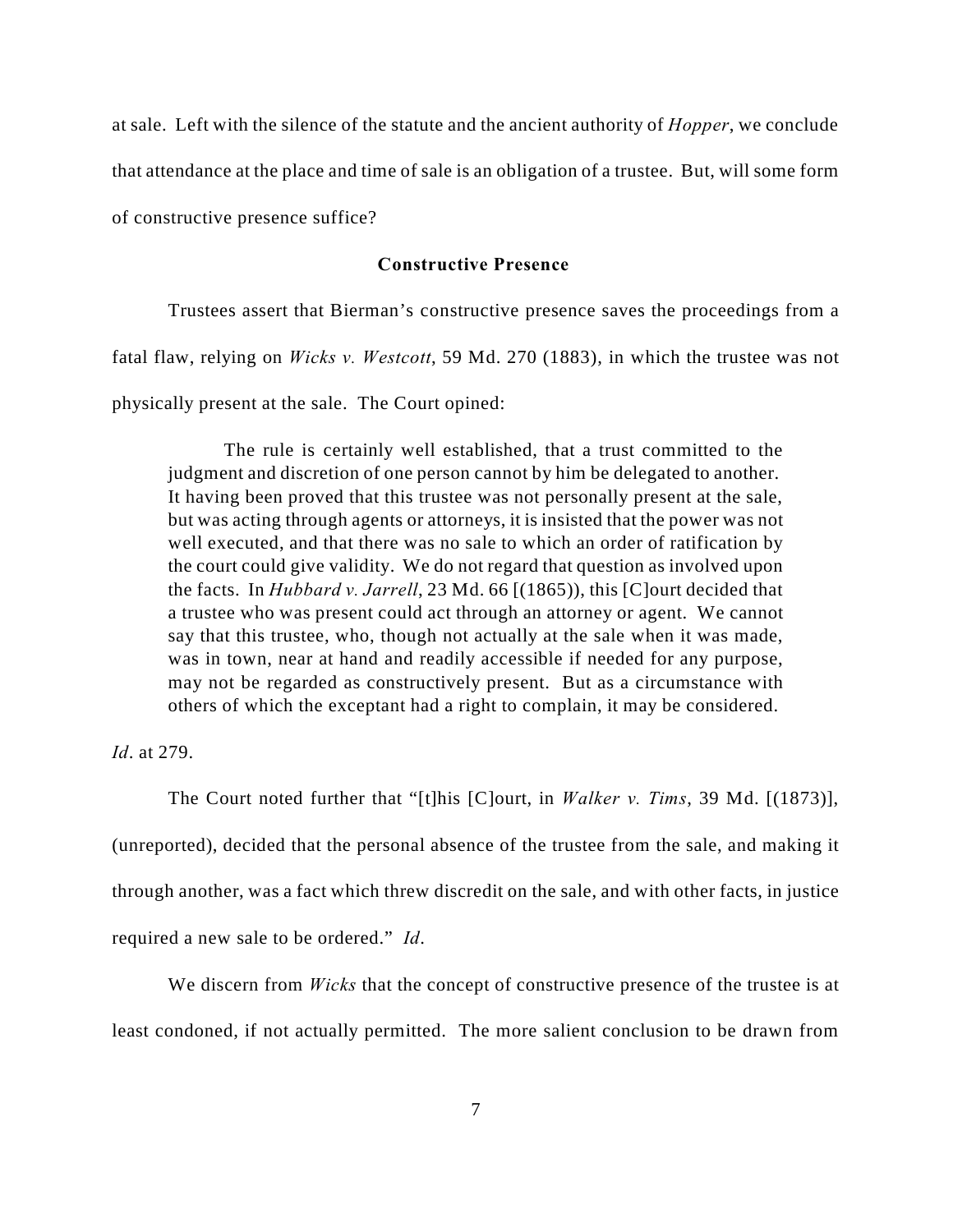*Wicks* is that absence of the trustee from the sale is merely a circumstance to be considered by the court in its ultimate determination of fairness of the proceedings. *Accord*, *U.S. v. Eastern Woodworks, Inc.* 151 F.Supp. 95 (D. Md. 1957). That is, is the absence of a trustee merely an irregularity or harmless error not affecting the substantial rights of the parties? *See*, *Bachrach*, 181 Md. at 320.

Having recognized that *Wicks* condoned what the court referred to as constructive presence when the trustee, not in physical attendance, was "in town, near at hand and readily accessible," the question then becomes what degree of availability is required to constitute a constructive presence. *Wicks* was decided at a time when electronic communication was in its bare infancy. Thus, the court deemed being "in town, near at hand and readily accessible" as sufficient. Would the Court today consider being "in town ..." sufficient if the town was a large city, and absent modern telecommunications. Query: If "near at hand" is sufficient to satisfy a presence requirement, as in Wicks, would electronic nearness suffice in today's world of instant communication?

We are left then, as appellate courts often are, with a consideration of the circumstances. In other words, what is sufficient to constitute constructive presence will depend on the facts before the court.

The sale in these proceedings was brief and uncluttered. All parties in interest were present, but only one bid was received by the auctioneer. There were no competing bids and no questions to the auctioneer, nor were any objections voiced by anyone in attendance. It is not disputed that, throughout the sale, Bierman was in communication contact with the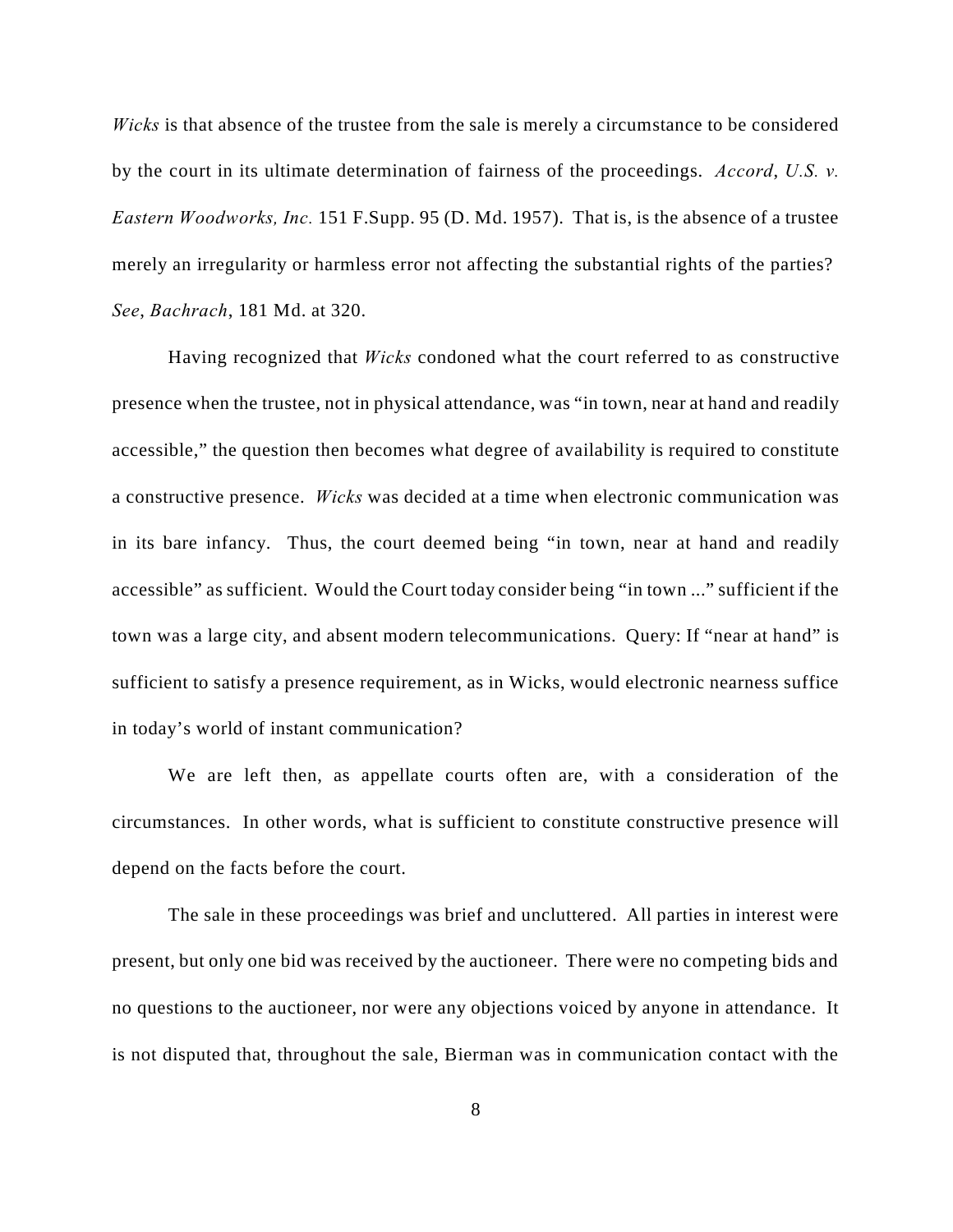auctioneer via cell phone. Any problems or concerns could have easily been addressed, if necessary. We deem that, on this record, the trustee was "readily accessible" as defined by *Wicks*.

When determining the adequacy of a trustee's foreclosure sale, the well-settled test is whether the property was "sold under such conditions and terms as to advertisement and otherwise, as a prudent and careful man would employ, seeking to obtain the best price for his own property." *Waters v. Prettyman*, 165 Md. 70, 74 (1933) (citing *Hubbard v. Jarrell*, 23 Md. 66 (1865)). *Accord*, Gordon on Maryland Foreclosures, § 20.5 (4<sup>th</sup> Edition, 2004). We are satisfied that that standard has been met in the case before us.

#### **Prejudice**

The ratification of a foreclosure sale is presumed to be valid. *Fagnani v. Fisher*, 418 Md. 371, 384 (2011) (citing *Webster v. Archer*, 176 Md. 245 (1939)). Thus, the burden is on the excepting party to show that the sale was invalid and to show further that the claimed irregularities caused prejudice. *Id*. "[I]f a mortgagee or his assignee complies with the terms of the power of sale ... and conducts the foreclosure sale properly, the court will not set aside the sale merely because it brings loss and hardship upon the mortgagor." *Id*. Moreover, trustees have "discretion to outline the manner and terms of the sale, provided their actions are consistent with the deed of trust and the goal of securing the best obtainable price[]" and

Unless the precise method of sale is prescribed by the contract or decree, some discretion is necessarily granted to the trustee, ... making the sale, as to the manner in which the property will be offered. That discretion will naturally be affected by the character and location of the property and other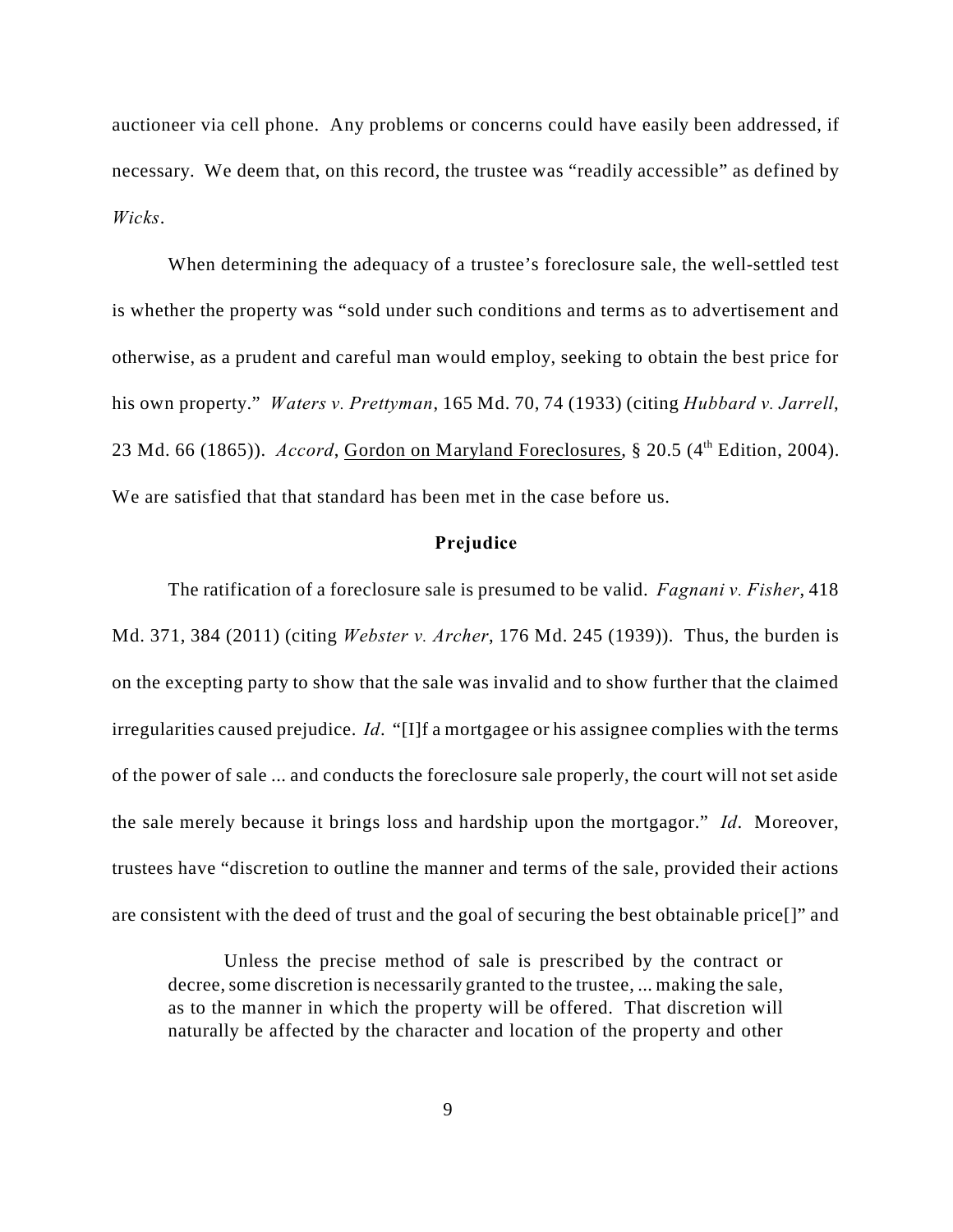circumstances peculiar to the case, so that it is impossible to lay down a hard and fast rule....

418 Md. at 385 (citation omitted).

There is a heightened standard in the case of property "bought in" by the note holder. "When the purchaser ... is the mortgagee or his assignee, the Courts will examine the sale closely to determine whether or not the sale was bona fide and proper. The Courts will set aside such a sale upon 'slight evidence of partiality, unfairness, or want of the strictest good faith.'" *Id*. at 395. Despite the heightened standard, the burden continues to be borne by the excepting party to show both invalidity and resulting prejudice. *Id*.

As to potential prejudice to Fisher, we recall that her exceptions to the report of sale asserted none; and our review of the record reveals none. Fisher's argument is based solely on the absentee participation of Trustees in the sale itself. She raises no assertions of irregularity in regard to any other aspect of the proceedings. Nor does she challenge the sufficiency of the price brought by the sale. Applying *Wicks*, we conclude that the absence of Trustees is but a factor to be considered in determining the fairness and validity of the sale. Absent other irregular factors, we conclude that, although required, Bierman's "presence" at the sale by telephone did not create unfairness or prejudice to Fisher to warrant reversal of the judgment of the circuit court.

# **JUDGMENT OF THE CIRCUIT COURT FOR WORCESTER COUNTY AFFIRMED; COSTS TO BE PAID BY APPELLANT.**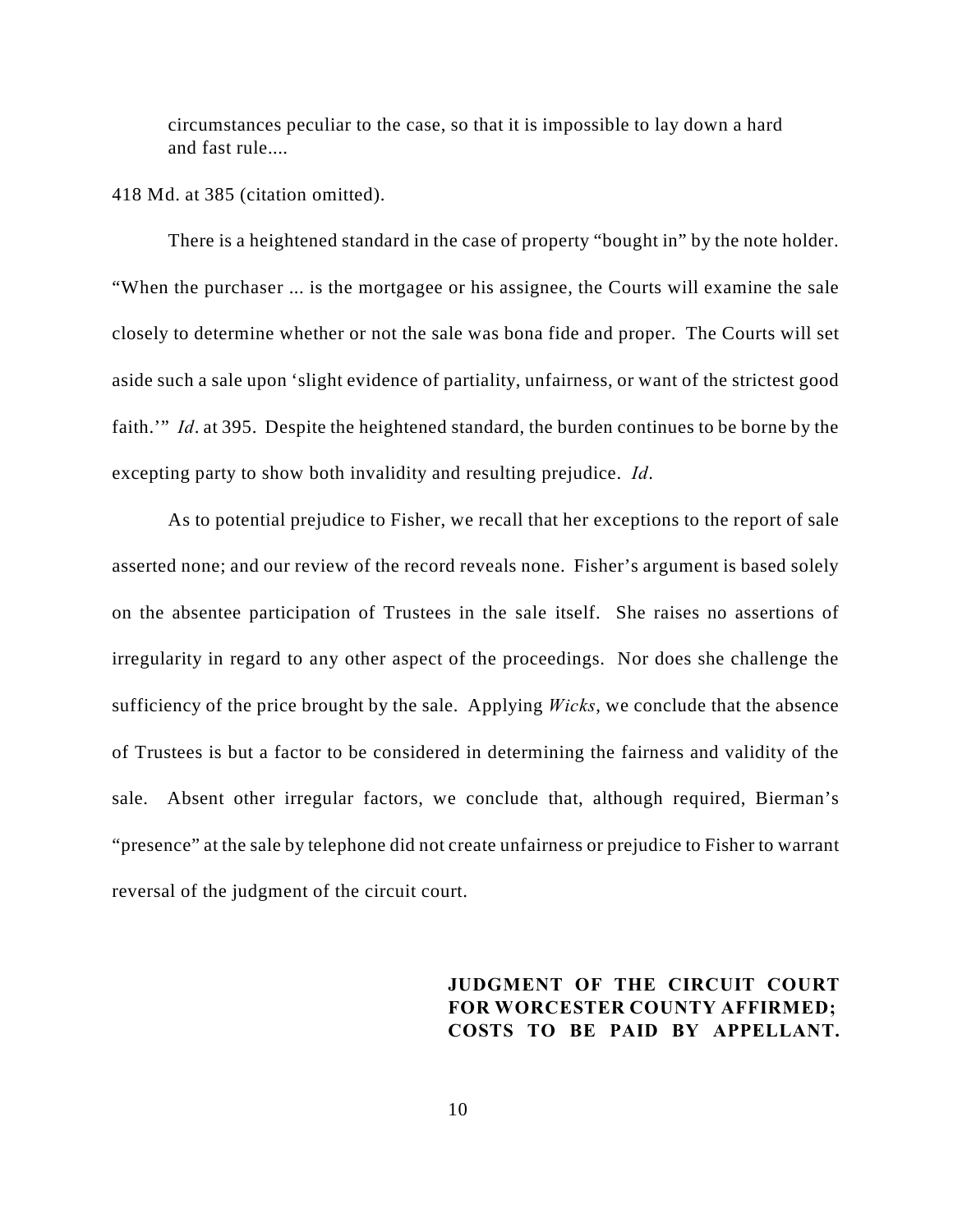# REPORTED

## IN THE COURT OF SPECIAL APPEALS

# OF MARYLAND

No. 0108

September Term, 2014

## CHRISTINE FISHER A/K/A CHRISTINE CERMAK

v.

CARRIE M. WARD, et al., TRUSTEES

Eyler, Deborah S., Leahy, Sharer, J. Frederick, (Retired, Specially Assigned),

JJ.

Concurring Opinion by Leahy, J.

Filed: December 1, 2015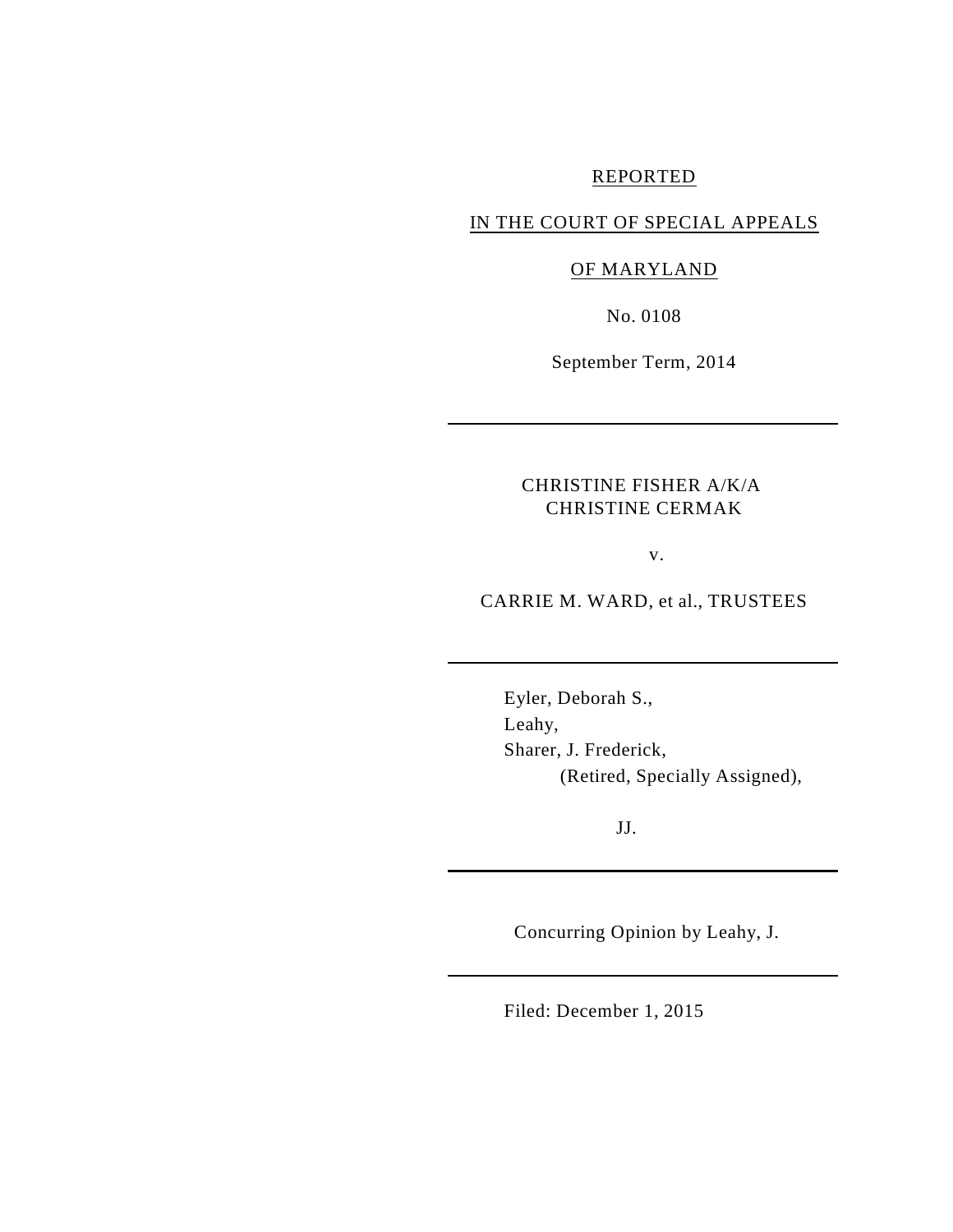Leahy, J., concurring.

Respectfully, I concur. I join in the judgment, but write separately to express my concern that the rule proposed by the majority is an unnecessary departure from the common law that would allow constructive presence to become the default practice of trustees at foreclosure sales. I would make explicit that the failure of a trustee (or an empowered and properly supervised delegate) to physically attend the sale remains an irregularity in the sale, which, should it result in actual prejudice, would be fatal to the sale. As the majority states, neither statute nor rule require the physical presence of a trustee at the sale of real property; however, both case law and decades of common practice reflect the requirement that a trustee be physically present at the sale. To conclude that constructive presence is permitted raises too many questions. If constructive presence via telephone is permitted, would it be sufficient for a trustee to be available to answer questions via text message or to simply be available to take a phone call if necessary? I submit that it would not.

The majority acknowledges, citing *Hopper v. Hopper*, 79 Md. 400 (1894), that the "attendance at the place and time of sale is an obligation of a trustee." Maj. Op. at \_\_\_. But then the majority looks to *Wicks v. Westcott*, 59 Md. 270, 279 (1883) for the proposition that "the concept of constructive presence of the trustee is at least condoned, if not actually permitted." Maj. Op. at \_\_\_. The Court in *Wicks* set aside the challenged ratification and sale of real property in that case based on the trustee's failure to provide accurate information regarding certain encumbrances which resulted in the "exceptant and other bidders [] bidding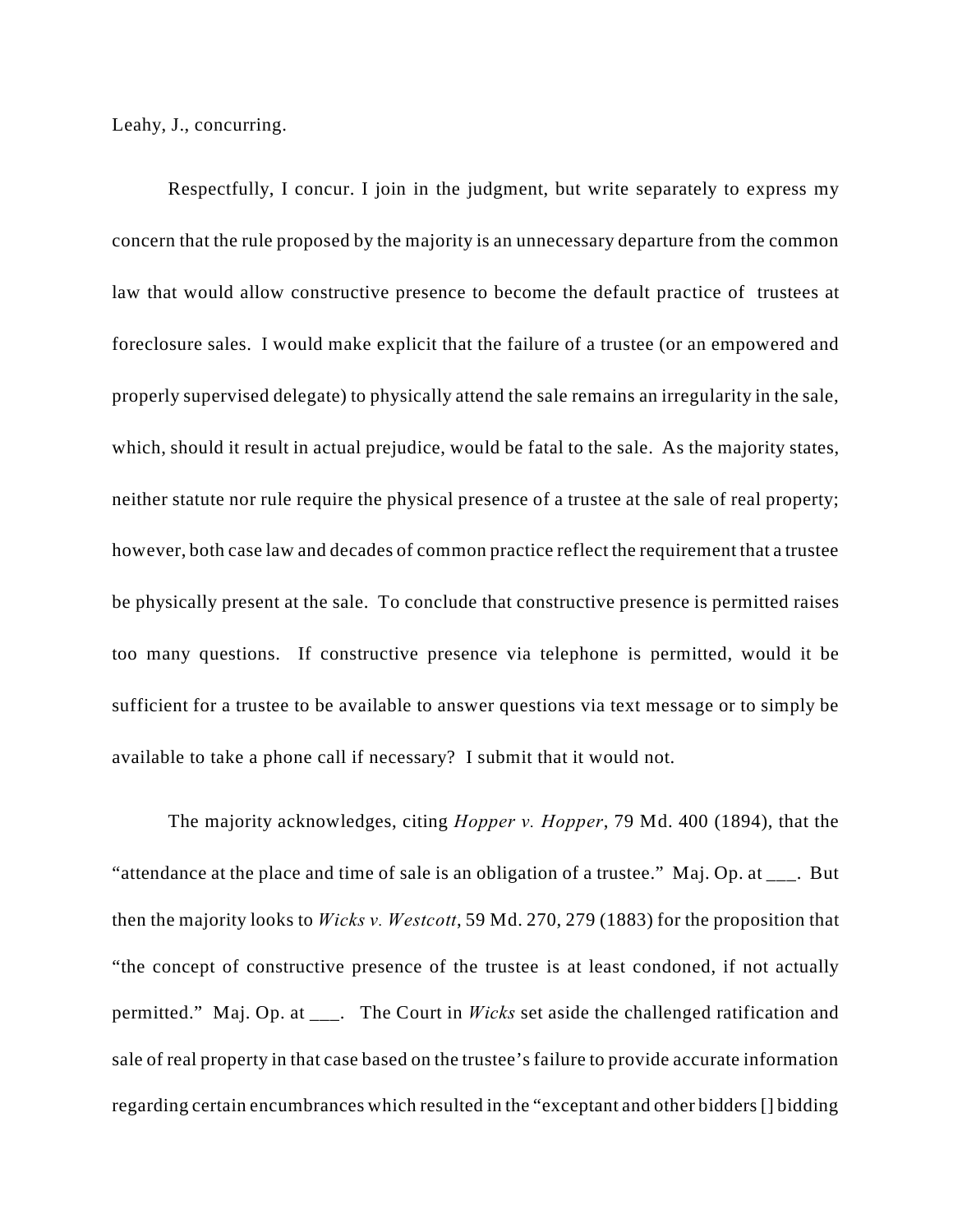in the dark, and in such uncertainty, that they could not intelligently bid for the property." *Wicks*, 59 Md. at 274. Regarding the presence of the trustee at the sale, the Court noted, however, that despite the fact that "[n]o special exception was taken . . . on that score, [and] the rule . . . ha[d] no application" that the failure of a trustee to attend the sale is, generally, "a circumstance with others of which the exceptant ha[s] a right to complain, [and] it may be considered." *Id.* at 279. It was in this context that the Court opined, in dicta, that it could not say that the trustee "near at hand and readily accessible if needed for any purpose may not be regarded as constructively present." *Id.* 

Notwithstanding its introduction of the concept of constructive presence, the Court in *Wicks* did not retreat from the principle that "the personal absence of the trustee from the sale, and making it through another, was a fact which threw discredit on the sale." *Id.* The requirement that a trustee be present to guide and facilitate a sale at auction has been widely recognized across jurisdictions. In his treatise on trusts and trustees, George G. Bogert stated:

It is easy to see that a trustee should be allowed to delegate to a subordinate the posting of a notice of a sale, or to an attorney the negotiation of terms which the trustee had decided upon. The performance of such acts does not entail the making of vital decisions. . . .

Yet it is a far different thing to delegate to an agent . . . the power to decide whether or not to sell and at what price and upon what terms. . . . Thus if the sale is by public auction the trustee must be present throughout the sale, ready to guide and control the proceedings, although he can employ an auctioneer to do the actual calling of the property.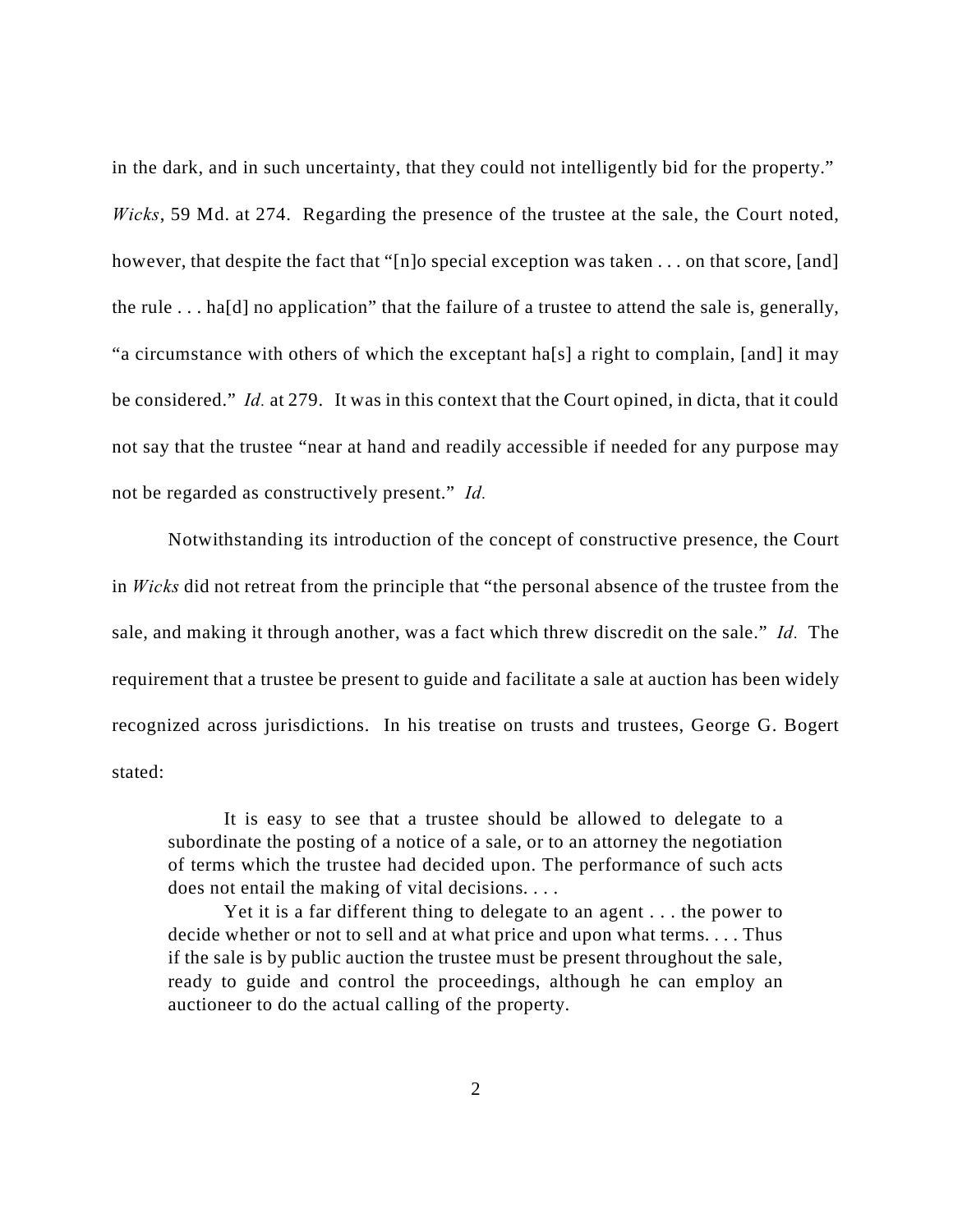Bogert, The Law of Trusts and Trustees § 556 (2d ed. rev. 1980). Retreating from this earlier (more harsh) standard, the modern rule under the Uniform Trust Code establishes that a trustee may "delegate [its duties] with reasonable care, [but] must establish the scope and terms of the delegation, and must monitor the delegate's exercise of the delegated powers." Bogert, The Law of Trusts and Trustees § 556 (2d ed. rev. 1980, 2015 Supp.).

Maryland adopted a version of the Uniform Trust Code in 2014 that provides for such delegation. 2014 Md. Laws, ch. 585 (HB 83) (codifed at Maryland Code (1974, 2011 Repl. Vol., 2015 Supp.), Estates and Trusts Article ("ET") § 14.5-101 *et seq.*). Section 14.5-807 allows for such a specifically defined and monitored delegation and provides that the delegate then "owes a duty to the trust." No such delegation appears to have taken place in the present case.

 Notwithstanding the potential for delegation, the failure of a trustee or a duly empowered agent to physically attend the sale is "a circumstance with others of which the exceptant ha[s] a right to complain" and "a fact which thr[ows] discredit on the sale." *See Wicks,* 59 Md. at 279. It is not sufficient that an auctioneer be hired for the limited purpose of calling the property for sale, while the individual empowered to conduct the sale of the property is absent, or even, "constructively present." Indeed, in *Hopper*, the Court of Appeals recognized that "[i]t was the duty of the trustees, of course, to offer the property in such a manner as to bring its fair market value, and to exercise the same judgment and prudence that a careful owner would exercise in the sale of his own property." 79 Md. at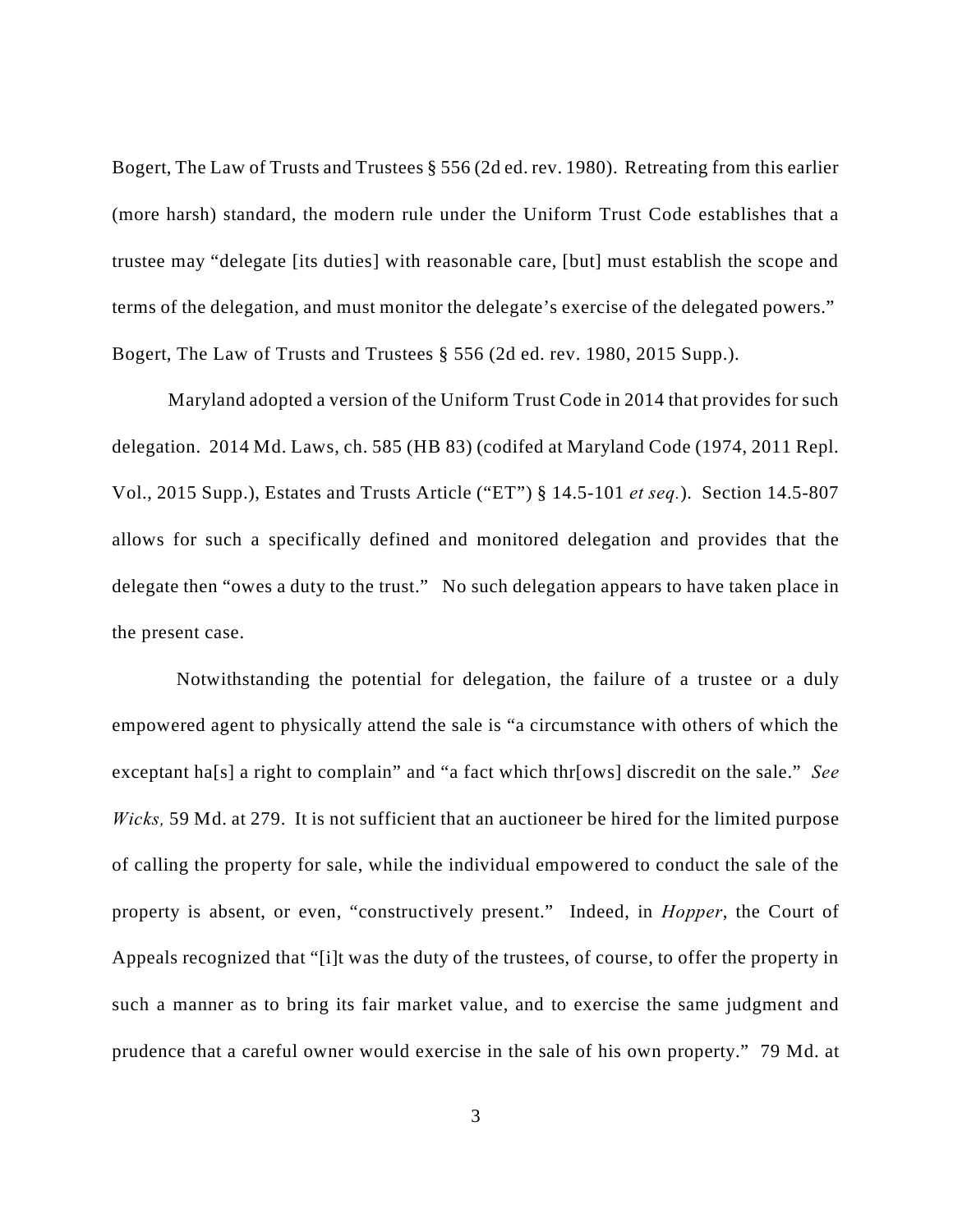400. Thus, "[i]t was [the trustee's] duty to have been present" at the sale. The failure of one trustee, however, was not fatal to the sale in that case where it was conducted and supervised by a co-trustee; showing that "the sale was fairly conducted." *Id.* The case law compels the conclusion that the presence of a trustee, or other duly empowered agent, is required to ensure that the sale is fairly conducted for the benefit of both the seller and the bidders*.*

The conveniences of modern times, such as the ability to be "constructively present" via cell phone, are great innovations that serve many good purposes. But, I believe we should be restrained to employ such innovations to reconstruct important protections unnecessarily. In my view, it is unnecessary to change the common law to allow trustees to be constructively present at the public sale, especially in light of Maryland's adoption of ET § 14.5-807. Currently, the failure of a trustee (or an empowered and properly supervised delegate) to physically attend the sale is an irregularity in the sale. Such an irregularity, should it result in actual prejudice to the exceptant, may be fatal to the sale. *Cf. Ten Hills Co. v. Ten Hills Corp.*, 176 Md. 444, 449-50 (1939); *Fagani v. Fisher*, 190 Md. App. 463, 470-71 (2011). Rather than first conducting a factual analysis to determine whether the level of constructive presence is sufficient--realizing that constructive presence arguments might be made when a trustee is right next door or available via telephone or skype from Beijing, China--I would treat such an irregularity in the same manner as another serious irregularity in a public sale by a trustee. I would conclude that the party excepting to the sale had met its burden to demonstrate the presence of an irregularity in the sale, and, only thereafter, look